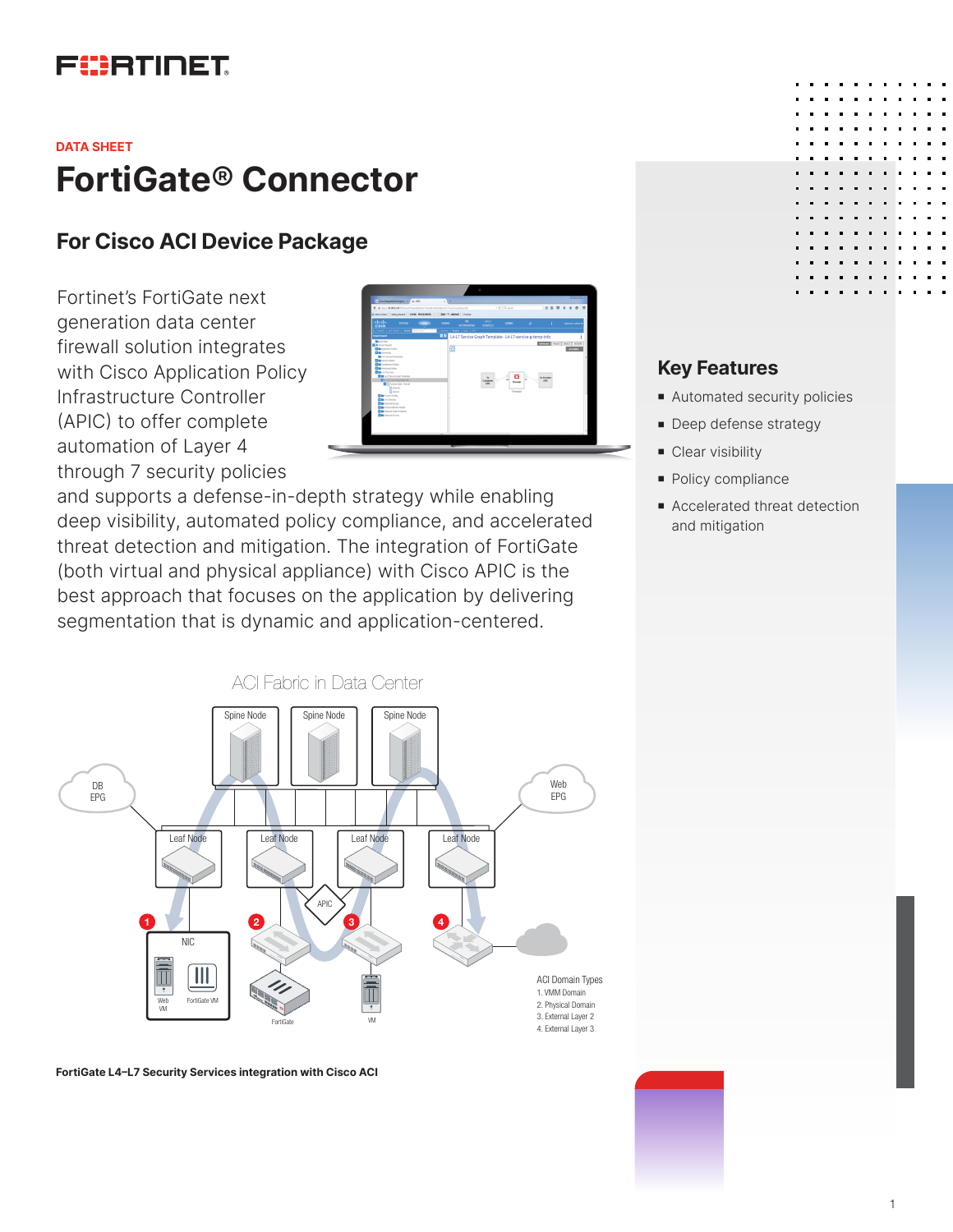# **FEATURES**

The FortiGate Connector for Cisco ACI Device Package is an add-on, system-based approach to address security needs for next generation data centers and clouds. It is unlike the software-only network overlay approach based on host virtualization, which offers limited visibility, performance, and scale and requires separate management of underlay and overlay network devices and security policies. Instead, the FortiGate Connector for Cisco ACI Device Package

integration approach addresses the security needs of the next generation data center by using an application-centric, unified, and automated approach to security policies in the data center and cloud infrastructure that is decoupled from the underlying network topology, supports application mobility, offers real-time compliance lifecycle management, and reduces the risk of security breaches.

## **How does it work together?**

Fortinet Software-Defined Security (SDS) framework provides the visionary integration path for software-defined networking (SDN), network function virtualization (NFV), and programmable switches platforms and enables service policy automation through RESTful APIs, scripting with JSON and XML data format.

The integration requires two components:

- **•** Fortinet FortiGate device packages to be uploaded to APIC
- § Cisco ACI-certified FortiGate appliances both physical and virtual



REST/CLI Interface to Devices

#### **Centralized Policy Lifecycle Management and Layer 4 through 7 Service Automation**

FortiGate Connector for Cisco ACI Device Package automates and centrally manages Layer 4 through 7 security policies in the context of an application using a unified applicationcentric policy model that works across physical and virtual boundaries as well as FortiGate devices. This approach reduces operational complexity and increases IT agility without compromising security.

FortiGate Connector for Cisco ACI Device Package automates and centrally manages security policies in the context of an application using a unified and innovative security policy abstraction model that works across physical and virtual boundaries. The central definition of these security policies through the Cisco ACI group-policy model is performed at the Cisco Application Policy Infrastructure Controller (APIC), either directly through the GUI or through JavaScript Object Notation (JSON) or XML through the open northbound Representational State Transfer (REST) API.

### **Layer 4 to Layer 7 Service Insertion**

Cisco ACI Device Package also supports Fortinet L4-7 security service insertion and policy automation for critical security services such as NGFW, UTM, and VPN in the application flow associated with one (or more) ANPs, regardless of the location of these Fortinet security services in the data center. This feature allows the security administrator to keep, integrate, or extend previously defined security policies by using these Fortinet security services and devices when connecting them to the Cisco ACI fabric.

Security administrators define service policies like High Availability, virtual IP, port-forward and so on for different applications in APIC and create service graphs to identify the set of network or service functions that are needed by the applications. When a security policy is triggered during the application deployment lifecycle, Cisco APIC will force the package to route through the FortiGate for advanced firewall inspection without manual configuration.

#### **Device Package Architecture**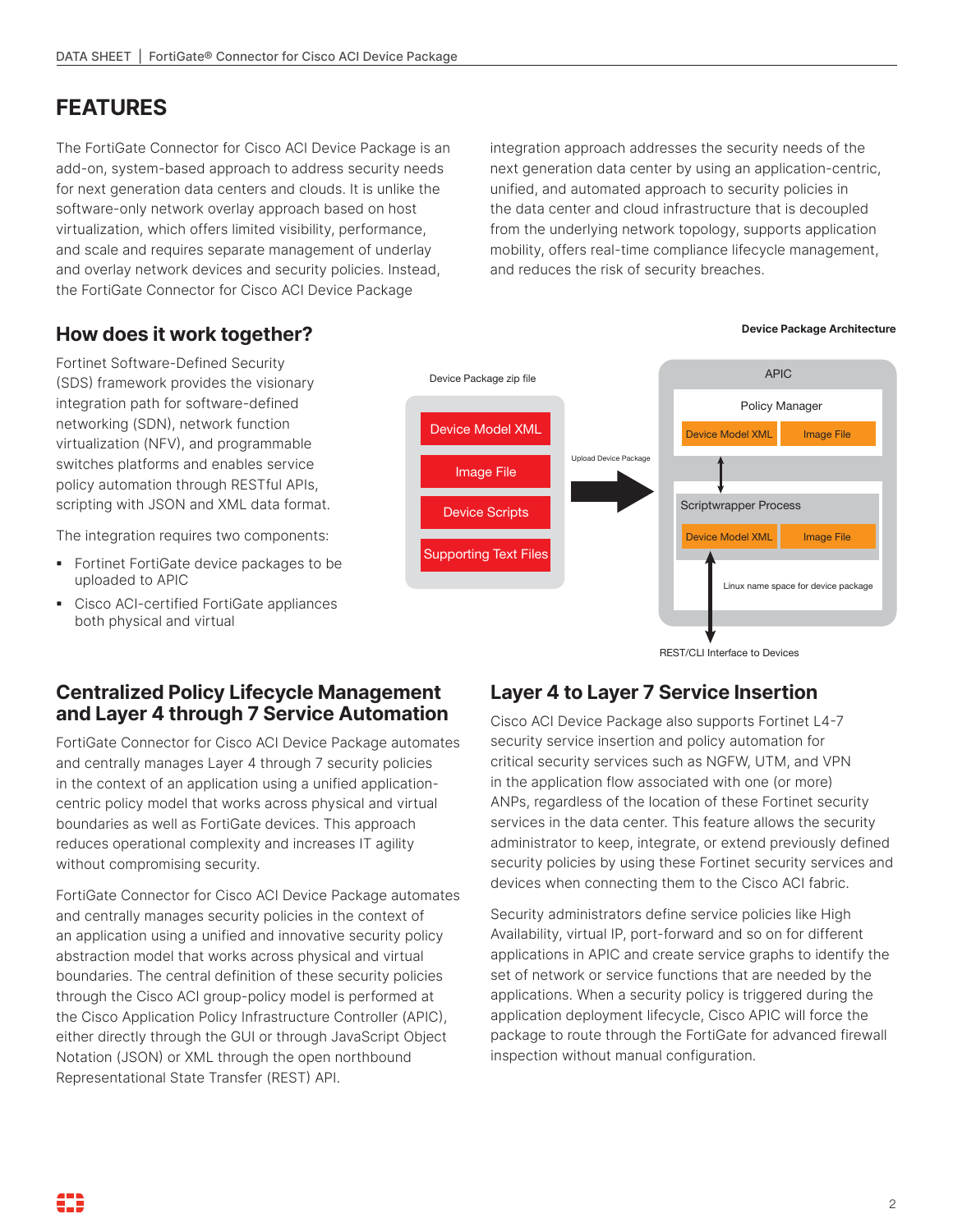# **FEATURES**

## **How does FortiGate Connector for Cisco ACI Device Package Address Key Challenges?**

| <b>CHALLENGE</b>                                                                                                              | <b>SOLUTION</b>                                                                                                                                                                                                                                                                                                                                                                                                                                  |
|-------------------------------------------------------------------------------------------------------------------------------|--------------------------------------------------------------------------------------------------------------------------------------------------------------------------------------------------------------------------------------------------------------------------------------------------------------------------------------------------------------------------------------------------------------------------------------------------|
| Security concerns are the biggest<br>obstacle for 'cloud readiness'                                                           | FortiGate Connector for Cisco ACI Device Package security solution integration<br>provides automated security provisioning and a full range of security protections<br>and threat-prevention capabilities in a highly dynamic and agile data center.<br>FortiGate Security Firewalls can be deployed as physical or virtual solutions and<br>address today's ever-changing threat landscape with a modular and dynamic<br>security architecture. |
| <b>Manual security provisioning is error-</b><br>prone                                                                        | FortiGate Connector for Cisco ACI Device Package security solution provides<br>centralized and automated lifecycle management of Layer 4 through 7 network<br>security policies across the entire data center network.                                                                                                                                                                                                                           |
| <b>Application workloads are being</b><br>modified, added, changed, and<br>deleted (MACD) in agile data center<br>environment | FortiGate Connector for Cisco ACI Device Package security solution automates<br>service modifies, adds, changes, deletes and eliminates the challenge of<br>managing the complex techniques of traditional service configuration, therefore<br>reduces operating costs.                                                                                                                                                                          |
| <b>Compliance with industry regulations</b><br>like PCI and HIPPA                                                             | Cisco ACI helps ensure that the configuration in the fabric always matches the<br>security policy. Cisco APIs can be used to pull the policy and audit logs from the<br>Cisco Application Policy Infrastructure Controller (APIC) and create compliance<br>reports (for example, a PCI compliance report). This feature enables real-time IT<br>risk assessment and reduces the risk of noncompliance for organizations.                         |
| Limited visibility into the traffic                                                                                           | FortiGate Connector for Cisco ACI Device Package security solution provides<br>deep visibility and accelerated threat response based on real-time network<br>intelligence.                                                                                                                                                                                                                                                                       |